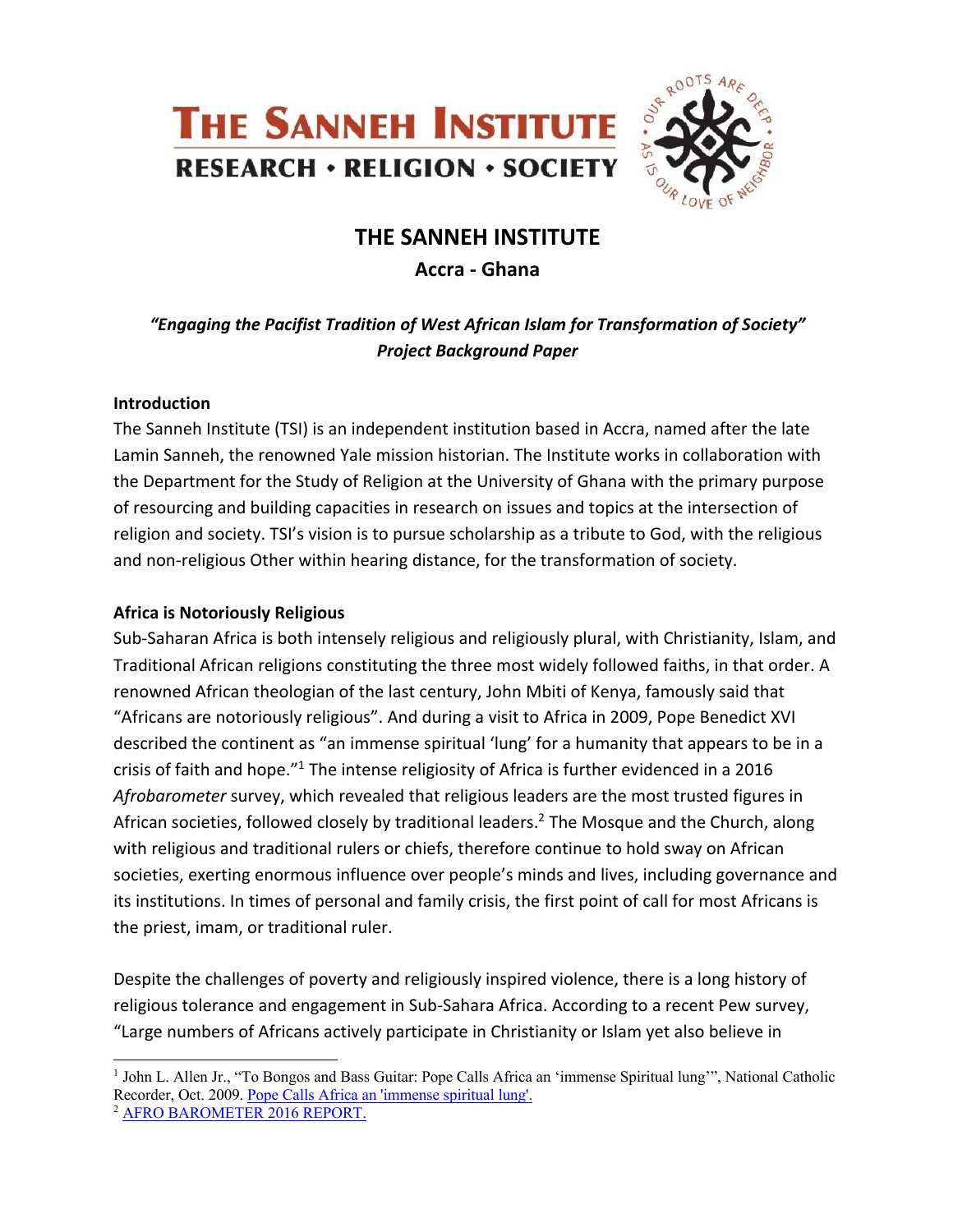# **THE SANNEH INSTITUTE RESEARCH · RELIGION · SOCIETY**

witchcraft, evil spirits, sacrifices to ancestors, traditional religious healers, reincarnation and other elements of traditional African religions."3 In other words, even though large numbers of Africans claim to be Christians or Muslims, indigenous religious traditions, customs and rituals remain the substructure of their faiths. One explanation for this trend is that whereas Christianity and Islam tend to focus on life after death, there is a plethora of sophisticated African primal religions whose primary role is to provide for human well-being in the present as opposed to offering salvation in a future world. We want to explore the question as to how constructive scholarly engagement between the different religions in Africa can serve as a dynamic, prosocial force for good in the world, part of and even a source of solutions to the wide range of problems Africans face, like poverty and sickness?

The Pew survey also noted that Muslims and Christians generally hold favorable views of one another, and that sizable majorities believe that people of different faiths should be free to practice their religions. Countless individuals live in interfaith families and attend religious services other than their own for marriages and funerals. Many Muslims and Christians seek help from religious figures and healers of traditions other than their own and especially from traditional African religions. In other words, experientially, many if not most Africans participate in worship and religious practices other than their own. Significant minorities in the Pew survey say that their mosque or church works across religious lines to address community problems. Nevertheless, Pew rightly characterized Africa's intense religiosity as one of both "tolerance and tension," noting that African Christians and Muslims "acknowledge that they know relatively little about each other's faith." This interreligious illiteracy in a context of intense religiosity poses a serious challenge to social cohesion and human flourishing. On the other hand, as Sir John rhetorically quizzed, "When persons on fire for a great gospel compete lovingly to give their finest treasures to each other, will not everyone benefit?".

Beyond tolerance and calls for peaceful co-existence within contemporary African context, this project shares in the philosophy of "Covenantal Pluralism" enunciated by Christopher Stewart, Chris Seiple and Dennis R. Hoover, which they define as follows:4

<sup>&</sup>lt;sup>3</sup> Pew Survey: Tolerance and Tension.

<sup>4</sup> W. Christopher Stewart, Chris Seiple, and Dennis R. Hoover, "Toward a Global Covenant of Peaceable Neighborhood: Introducing the Philosophy of Covenantal Pluralism," *The Review of Faith & International Affairs*, Vol. 18, No. 4 (2020): 1-17.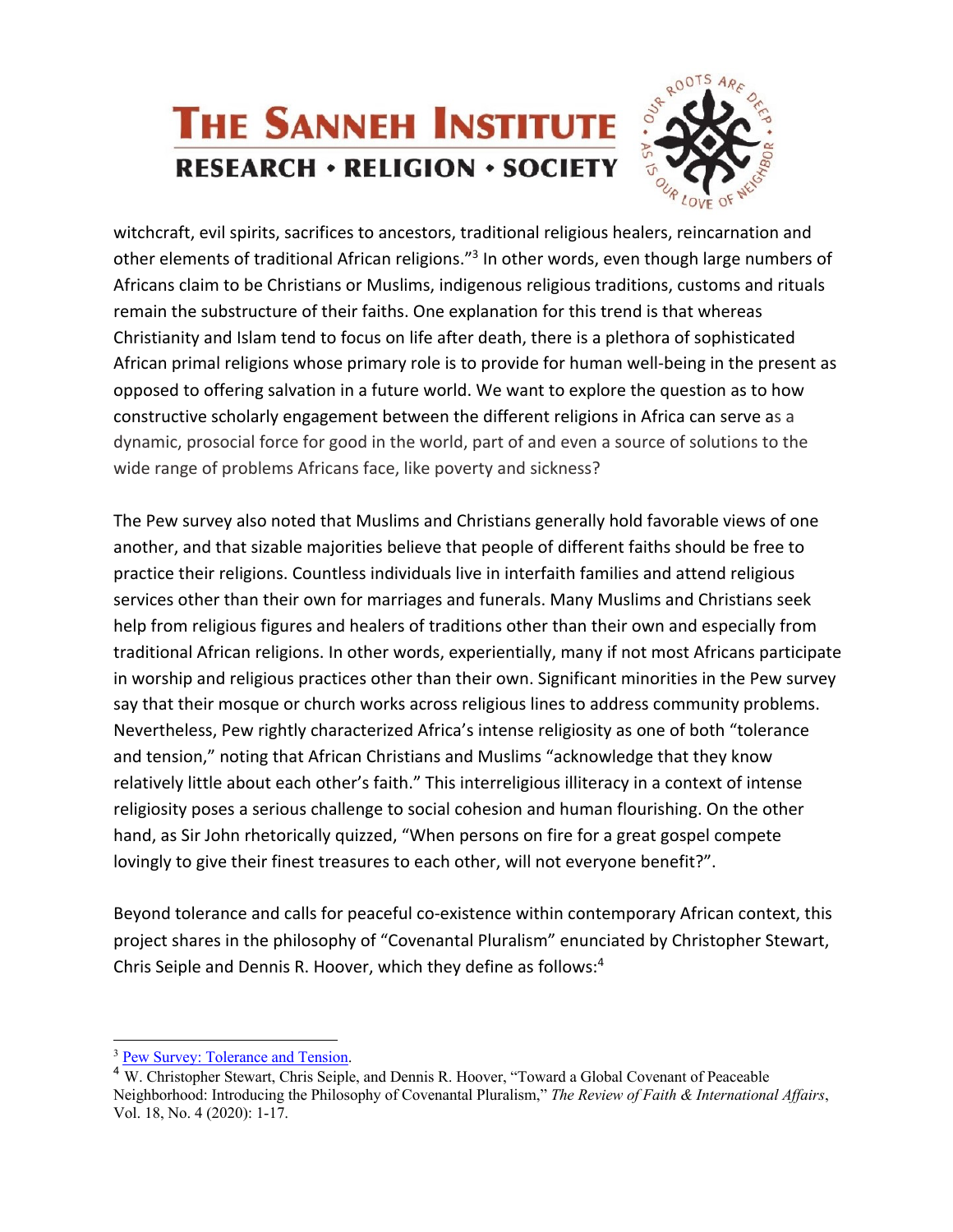# **THE SANNEH INSTITUTE RESEARCH · RELIGION · SOCIETY**

*"A world of covenantal pluralism is characterized both by a constitutional order of equal rights and responsibilities and by a culture of reciprocal commitment to engaging, respecting, and protecting the other—albeit without necessarily conceding equal veracity or moral equivalence to the beliefs and behaviors of others. The envisioned endstate is neither a thin-soup ecumenism nor vague syncretism, but rather a positive, practical, non-relativistic pluralism. It is a paradigm of civic fairness and human solidarity, a covenant of global neighborliness that is intended to bend but not break under the pressure of diversity."* (ibid)

The pacifist tradition of West African Islam provides the intellectual and philosophical framework and practical building blocks for envisioning covenantal pluralism in the African context that bends but does not break under the pressure of diversity.

# **The Pacifist Tradition of West African Islam**

One of the issues identified from the feasibility study leading up to the founding of TSI, and which was of major scholarly interest to the late Prof. Sanneh, is the enduring legacy and influence of the pacifist tradition in West African Islam also known as the Suwarian tradition. At a time when the overwhelming majority of Western scholars were obsessed with the jihad tradition of Islam in West Africa, Sanneh pursued his doctoral studies on the pacifist Jakhanke clerical communities dotted around the West African sub-region.<sup>5</sup> This study was later updated and expanded in his seminal work, *Beyond Jihad* (2016). In these works, Sanneh documented the Suwarian tradition's principled disavowal of jihad and eschews political patronage in favor of pacifism that tolerates religious diversity and prefers accommodation over against absolutism and militarism.

The Suwarian clerics, who had a huge influence on the Mandinka, adopted religious learning and teaching as a vocation. It is known from sources of later periods that the Muslim Manding and other neighboring tribes drew a distinction between a professional religious class, the warrior class, and the political class. The itinerant clerics created semi-autonomous centers to devote themselves to religious vocation. Everywhere a sojourner, the cleric became a supplicant of local hospitality and goodwill. They kept the political class at arm's length, resisted the temptation to assume political office, and avoided direct interference and control by rulers.

<sup>&</sup>lt;sup>5</sup> The Jakhanke Muslim Clerics: A Religious and Historical Study of Islam in Senegambia (Lanham, MD: University Press of America, 1989).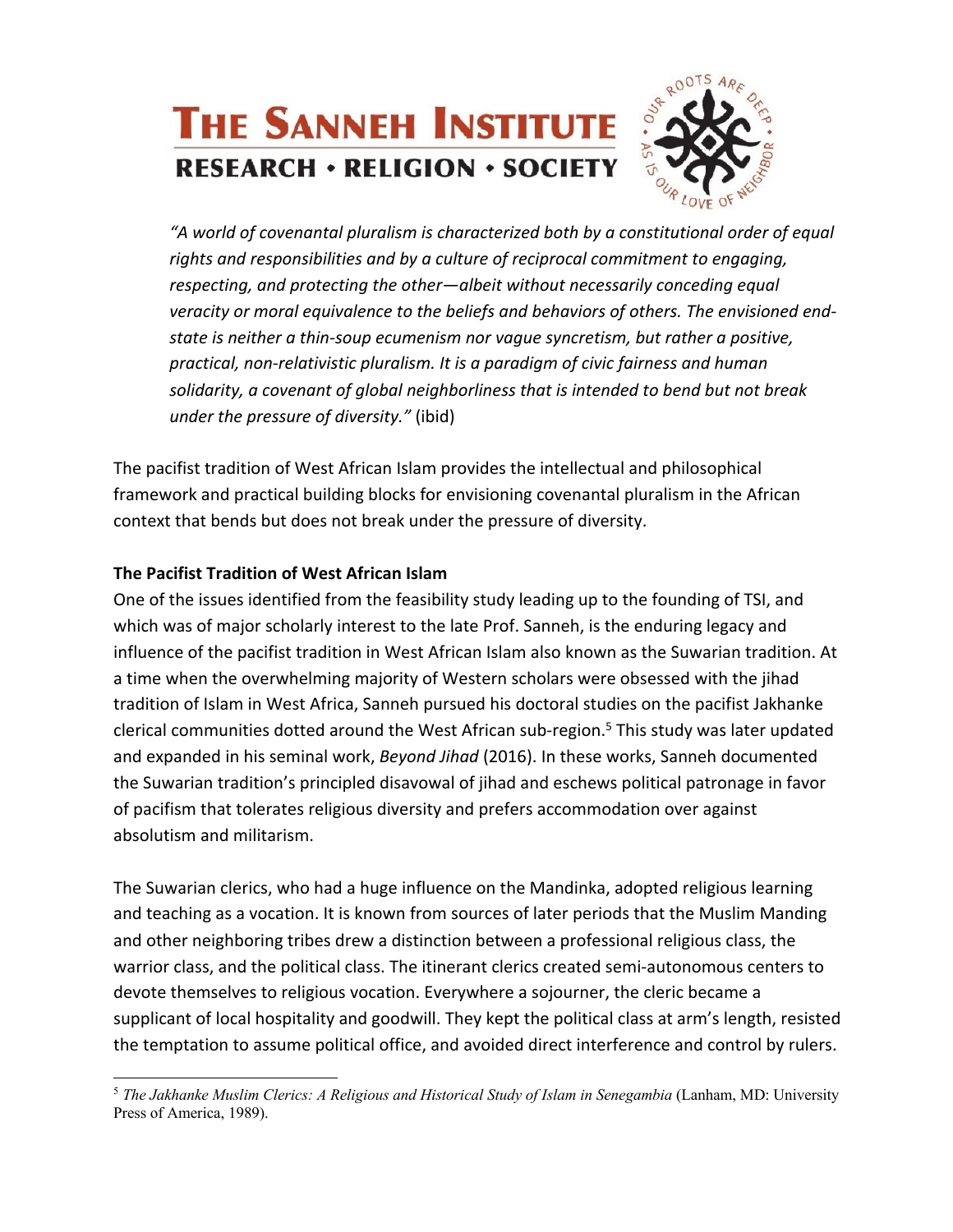

They "formed a pact with political leaders: rulers would not enter the centers except on prearranged schedule and for the purpose of undertaking religious exercises." Sanneh states that the clerics adopted a "scrupulous and principled disavowal of jihad as an instrument of religious and political change." Sanneh argued that the pacifism espoused by the Jakhanke clerics firmly belong to the orthodox Islamic tradition, a claim that, we hope will be dispassionately examined in the research projects.

While the pacifist tradition prefers religious diversity and freedom and seeks in its own way to cultivate the character traits and virtues such as humility, empathy, patience, reciprocity, cooperativeness, self-critique, and self-correction for a robust, sustained engagement between people of different religions, it fell short at creating the enabling conditions of religious literacy articulated by Stewart, Seiple & Hoover in "Covenantal Pluralism." The projects will build on and take the pacifist tradition further by intentionally addressing the issue of religious and inter-religious literacy among African Muslims and Christians.

The Malian Muslim mystic and scholar, Amadou Hampate Ba (d.1991), is one of a handful of Muslim scholars of repute in the last century who undertook exploratory work on the pacifist tradition of West African Islam (*A Spirit of Tolerance* (2008) and talked about the tradition appreciatively. A contemporary scholar is Cheikh Babou who has taken considerable pains to refute the caricatural depiction of Amadu Bamba's teachings as virtually heterodox, stressing submission to the Shaykh and work on his behalf over and above knowledge of religious texts and even observance of ordinary ritual practice, prayer and fasting. Babou also places the significance of submission *(tarbiyya)* and work *(khidma)* within the context of Amadu Bamba's broader pedagogical aims of disciplining the soul alongside—but not instead of—the mind. Babou quite rightly rejects a colonial tradition of attempts to use Bamba's teachings as well as his career as the prime example of African exceptionalism in the Islamic domain.<sup>6</sup>

Many of the works on the tradition are by leading clerics in vernacular languages held in private collections and libraries. The few Western scholars who addressed the pacifist tradition in their works include Patrick Ryan, *Islam in Yorubaland: Imale* (1979); Robert Launay, *Beyond the Stream* (1992); Ivor Wilks, *The Juula and the Expansion of Islam* (2000); David Robinson, *Muslim Societies in African History* (2004). A few others, mostly Western or Western based African

<sup>6</sup> Babou, Cheikh Anta. —*Fighting the Greater Jihad : Amadu Bamba and the Founding of the Muridiyya of Senegal, 1853-1913 (*Athens, Ohio University Press, 2007).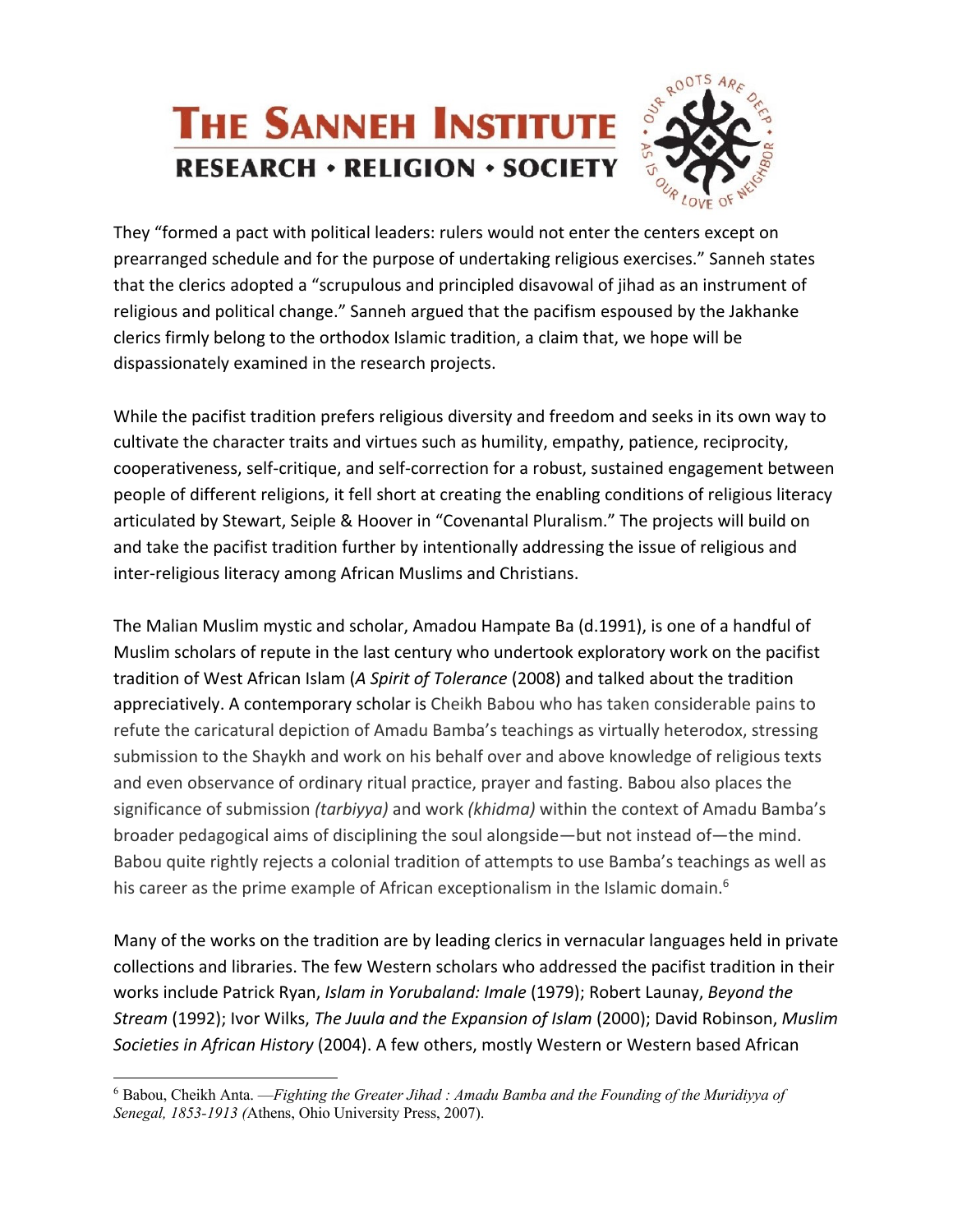

scholars have done work on aspects of the Suwarian tradition mainly from the anthropological and sociological perspective.

The Suwarian tradition faced a major challenge from the 19<sup>th</sup> century jihad movements which were inspired by works of one Abd al-Karim al-Maghîlî (d. 1505) of present-day Algeria. Al-Maghili was against *muwâlât,* namely maintaining friendly relations with non-Muslims. He cites a host of Qur'anic verses and Traditions and conclude that "every true believer must be severe against the unbelievers", for "it is one of the signs of love for the Prophet … that we should hate those who are hated by God or the Prophet and become hostile to those who are enemies of God and the Prophet". Muslims who associate with non-Muslims are unbelievers by association, because "it is only a person who has no religion, sense and integrity that will bring an unbeliever near to himself or his family or put some of his wealth in his hands". Jihad against pagans is obligatory on Muslim rulers and jihad against fellow Muslims who side with pagans is permissible.7 *Takfir* (declaring fellow Muslims unbelievers) and *Bid'a* (satanic innovation or syncretism) are the recurring themes of the Maghilian School of Thought. A vast majority of Western scholarship from the second half of the 20th century focused on the 19th century jihad movements, presenting the jihadists as reformers and the standard bearers of Islam. These scholars dismissed the non-violent, Suwarian tradition and its clerics as "corrupt", "mixed" and "venal scholars", and went on to idolize figures like Uthman Dan Fodio, and made their works widely accessible through translations.

Studies on leading clerics like Muhammad al-Kanemi (1776-1837) who led the intellectual opposition to the 19th century jihadists hardly exist, while many of the pacifist clerics at the time, unlike the jihadists, did not commit their ideas to writing in any systematic way.<sup>8</sup> The works of the jihadists would therefore come to shape and dominate Islamic scholarship in West Africa with important consequences. After years of writing uncritically and approvingly of the militant jihad tradition of West African Islam, Mervyn Hiskett laments that "the absolutism of the jihadists has been in no way diminished by the passage of time." On the contrary, he observes, the jihadist model continues to appeal to contemporary African Muslims, irrespective

<sup>7</sup> John Hunwick, *Shari'a in Songhay: The Replies of al-Maghili to the Questions of Askia al-Hajj Muhammad – Edited and Translated with an Introduction and Commentary* (Oxford Univ. Press: 1985).<br><sup>8</sup> The only serious study which partly covers al-Kanemi, was by: Louis Brenner, *The Shehus of Kukawa: A History* 

*of the Al-Kanemi Dynasty of Bornu* (Oxford: Clarendon, 1973).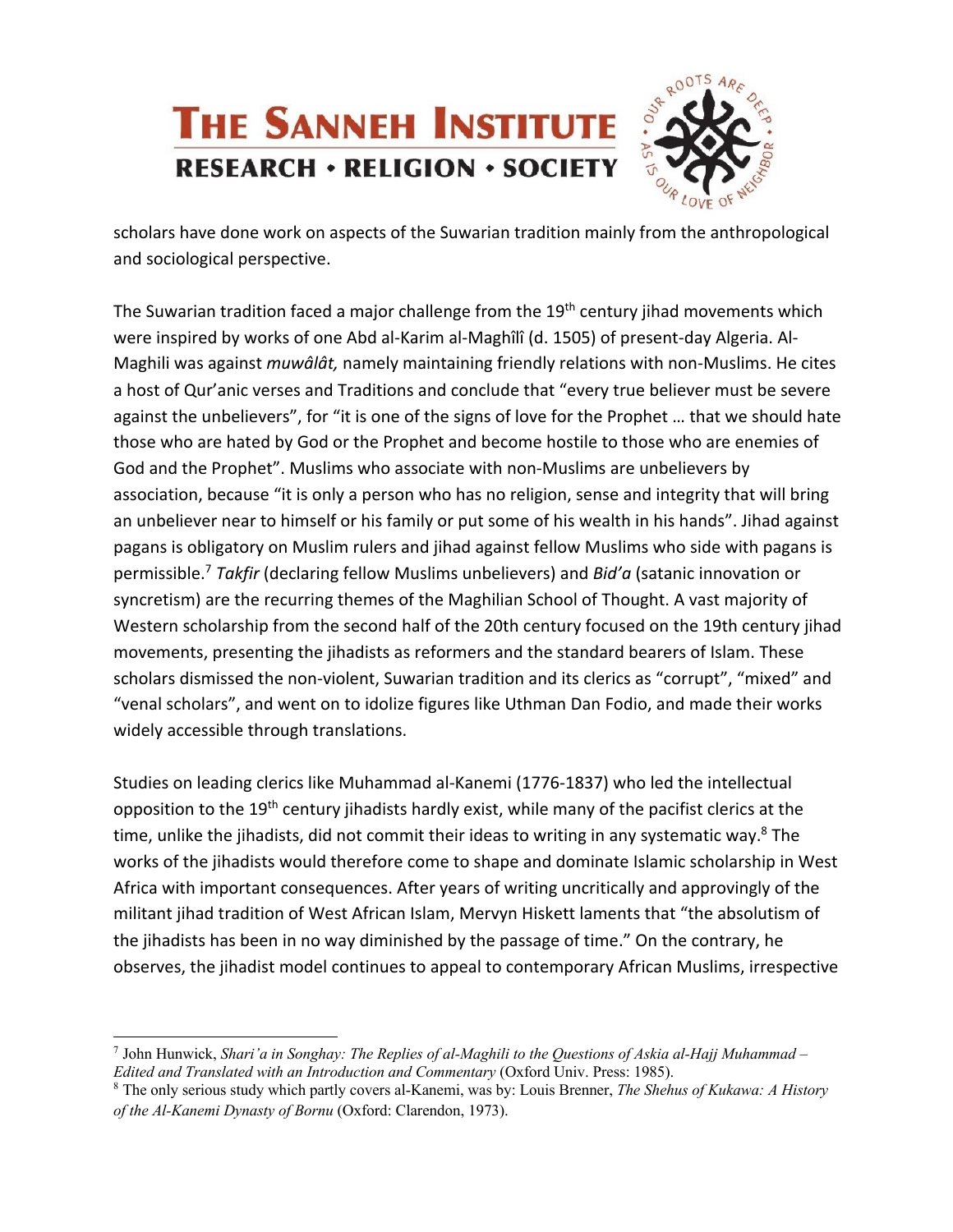

of "whether the Muslims involved came to Islam as a result of the nineteenth century reformist ardor or were drawn in less spectacularly by slower influences during the colonial period." $9$ 

The militant tradition was revived by the works and activism of Sheikh Abubakar Mahmud Gumi (d.1992) and his Izala Movement which overtime splintered into several Salafi factions one of which then birthed Boko Haram in the late 2000s.<sup>10</sup> Since the rise of militant groups such as al-Qaeda, ISIS and Boko Haram, scores of Muslim scholars, and leaders from South Asia to the Middle East and Africa have roundly and rightly condemned these groups as heretical death cults. Western scholars and Salafists who romanticized and invoked the jihadist tradition for legitimacy over the years, have all rejected contemporary jihadi groups as heretical. Obviously, scholars have imputed various motivations to the 19<sup>th</sup> century jihadists and more recent movements and groups such as Izala, Salafism or Boko Haram ranging from economic, political and sociological. However, the groups themselves have not shied from explicitly stating where they draw their inspiration and precedent from, namely history and religious texts.

## **Beyond Africa**

A study of the pacifist tradition and its clerics could serve as a hermeneutical lens for delegitimizing contemporary militant groups and their ideologies, and for creating a more positive narrative for a robust and harmonious coexistence between people of all and no faith. Beyond opposition to militancy, the pacifist tradition in the words of one observer, "formulated a praxis of coexistence such as to enable the Juula to operate within lands of unbelief without prejudice to their distinctive Muslim identity, allowing them access to the material resources of this world without foregoing salvation in the next."<sup>11</sup> A study of the pacifist tradition could also serve as an authentic Islamic model for Muslim minorities living in Western Europe and North America. The praxis formulated by the Suwarian tradition was done by a minority Muslim community surrounded by what J. S. Trimingham called a "sea of paganism" to enable them to engage in a robust and meaningful way with the majority culture.

Tariq Ramadan is a leading contemporary Muslim scholar who has devoted his intellectual life to charting an authentic Islamic way of living for Muslim minorities in Europe.<sup>12</sup> Although

<sup>9</sup> M. Hiskett, *The Sword of Truth: The Life and Times of Usman Dan Fodio* (Evanston, IL: Northwestern Univ. Press, 1994), ix.

<sup>&</sup>lt;sup>10</sup> John Azumah, "Boko Haram in Retrospect".

 $11$  Ivor Wilks, "The Juula," 97-98.

<sup>12</sup> Tariq Ramadan, *The Quest for Meaning: Developing a Philosophy of Pluralism* (London: Allen Lane, 2010).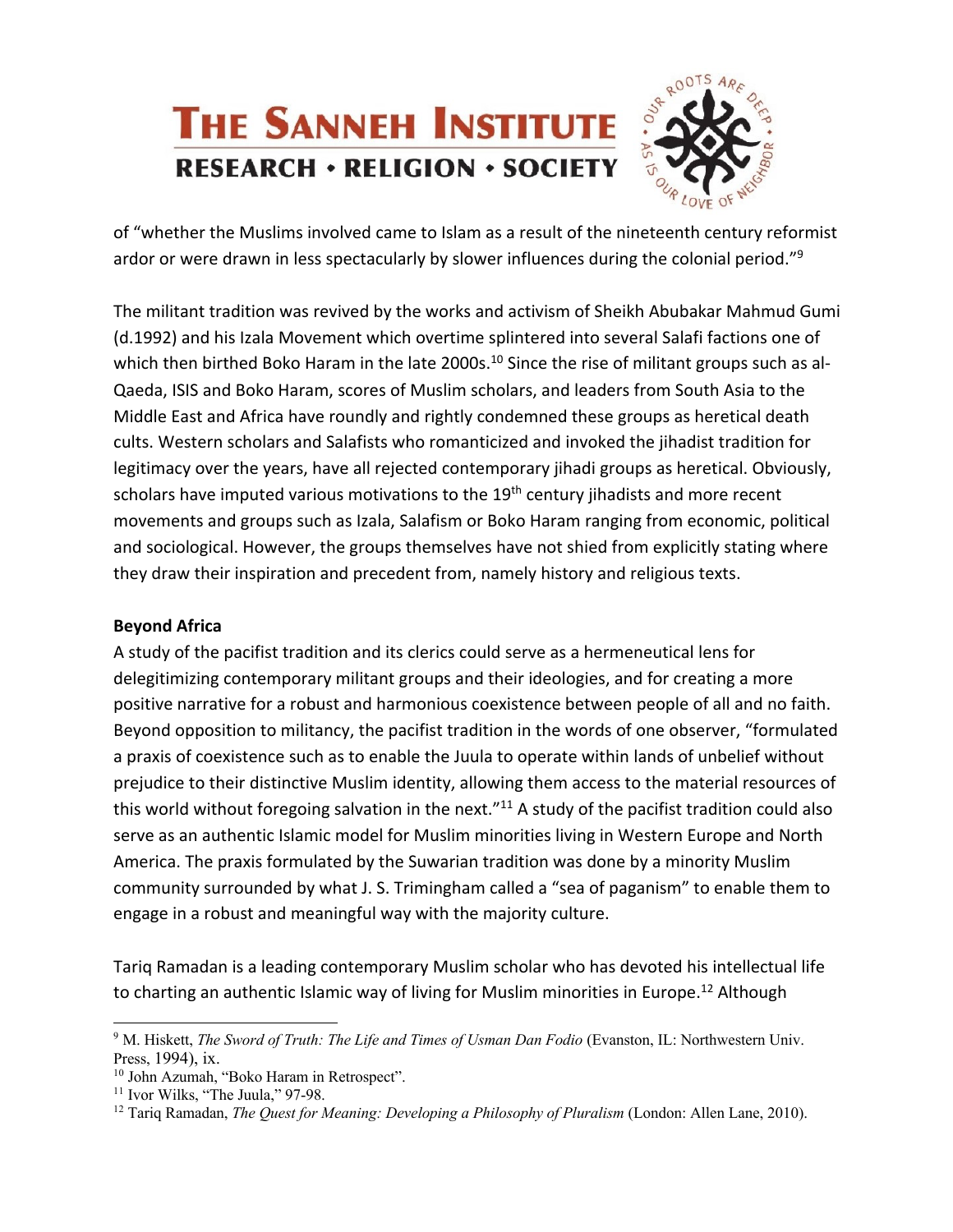

Ramadan and many of his contemporaries seems unaware of the existence of the Suwarian tradition, the parallels between Ramadan's concept of *dar al-shahada,* or the "abode of witness", and that of the Suwarian tradition are striking. Unlike radical groups that call for hijra and jihad, Ramadan and the Suwarian tradition acknowledge the legitimacy of the minority situations and call on Muslims to cultivate lives of piety and faithfulness to the Islamic heritage as found in the Qurʾan and Sunna, so that they can thrive spiritually in a context that might otherwise inhibit Muslim commitment. Indeed, the Suwarian tradition and Ramadan go further than mere Muslim self-preservation. In both approaches, Muslims in a minority situation are called upon to engage with their majority community, and to participate in its everyday life and culture to the extent that their Islamic morals might allow.<sup>13</sup>

Ghana presents an interesting model of what a *Covenantal Pluralism* could look like particularly with regard to a Muslim minority engaging robustly and constructively in the majority culture. Ghana's population is about seventy-percent Christian and about twenty-percent Muslim. During the last three decades of a democratic governance, the Muslim minority of Ghana which predominantly subscribes to the Suwarian tradition known in Ghana as the Wangara, has prominently and actively engaged in almost every sphere of Ghanaian public life. The National Chief Imam, Sheikh Osmanu Nuhu Sharabutu, has made constructive engagement with the majority Christian population his clerical duty.

In the past three years, despite widespread protestations from various quarters, the governing party in Ghana made good of its election promise to build a National Cathedral for the Christian community. One observer described the proposed cathedral as a "place where religion, democracy and local tradition are seamlessly and symbolically intertwined."14 Others voiced concerns about the state using tax-payers money to fund an edifice for the exclusive use of one religious community. When the controversy surrounding the cathedral threatened to throw a wedge between the Muslim and Christian communities, the National Chief Imam's office made a cash donation towards the building of the cathedral, arguing in effect that religion is too important for the state to ignore, and equally too important for the state to co-opt. This project will draw from the collective Ghanaian experiences of such robust, productive inter-religious engagement to leverage its outcomes.

<sup>13</sup> Tariq Ramadan, *To Be a European Muslim: A Study of Islamic Sources in the European Context* (Leicester: The Islamic Foundation, 1999.

<sup>&</sup>lt;sup>14</sup> "Colossal cathedral plans divide Ghana and stir religious angst", in Financial Times.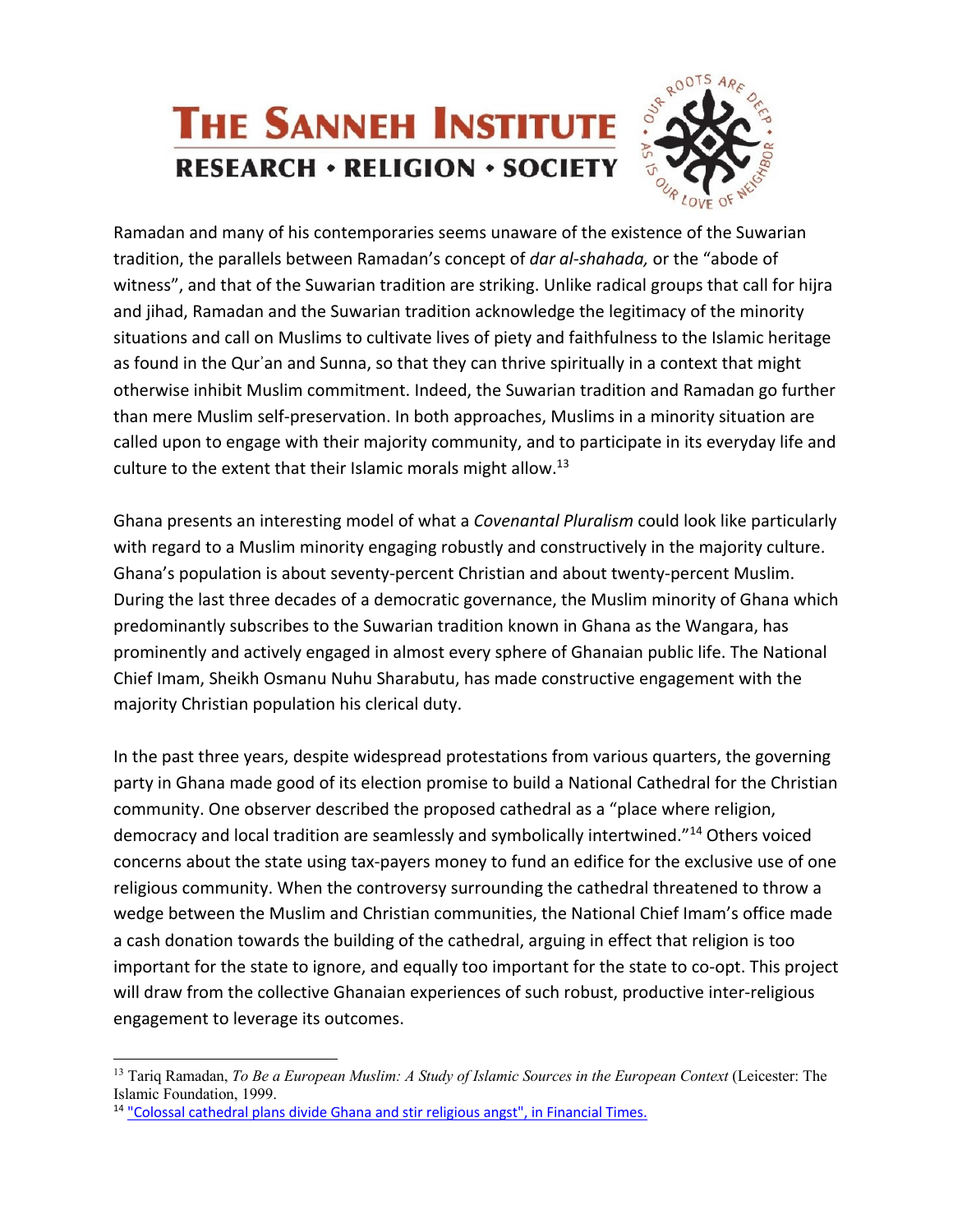

#### **Lines of Inquiry for Proposals**

This project is an advanced interdisciplinary inquiry by religious scholars with social scientists as conversation partners. Proposals should seek to explore the current state and influence of the Tijaniyya Sufi Order in West Africa which is clearly identified with the Suwarian Tradition. Researchers can also critically inquire into the wider Islamic theological and philosophical underpinnings of pacifism, which is pointed to but not explored in detail, in Sanneh's work. The polemical exchanges between the clerics and their co-religionist who waged war in the path of Allah in the 19<sup>th</sup> century, is another possible area for examination in light of current debates between militant groups and their opponents. Biographical studies of leading historical and contemporary clerics of the pacifist tradition as well as a focus on specific clerical communities in West Africa all fall within the scope of proposals.

The Suwarian tradition's historical eschewal of politics can also be examined in light of contemporary discussions on the separation between the church/mosque and the state in the context of increasingly liberal democracies in West Africa. Studies can also compare the Suwarian tradition to similar models and expressions of Islam which has accommodated and blended with indigenous traditions in other parts of the Muslim world such as Asia. Non-violent traditions in West African Islam may also be critically examined in light of the Maliki school of law which predominates in West Africa as well as other Schools of Law to assess the tradition's mainstream grounding. These lines of inquiry are examples and not meant to be exhaustive. Proposal on any angel of pacifism in West African Islam is welcome for consideration.

# **Project Objectives and Questions**

This inquiry will contribute in important ways to a better and fuller understanding of the history of Islam in West Africa including the following:

- Reassess the received dominant narrative of West African Islam and interrogate its perceived status as the true representation of normative Islam
- Invite an inter-disciplinary study into the Suwarian tradition as a model for constructive engagement in a religiously pluralistic context
- Address the Pew finding of inter-religious illiteracy that is widespread among Africans and equip religious leaders to become religiously literate with a working understanding of one's own belief system, especially what it says about (engaging) persons outside that